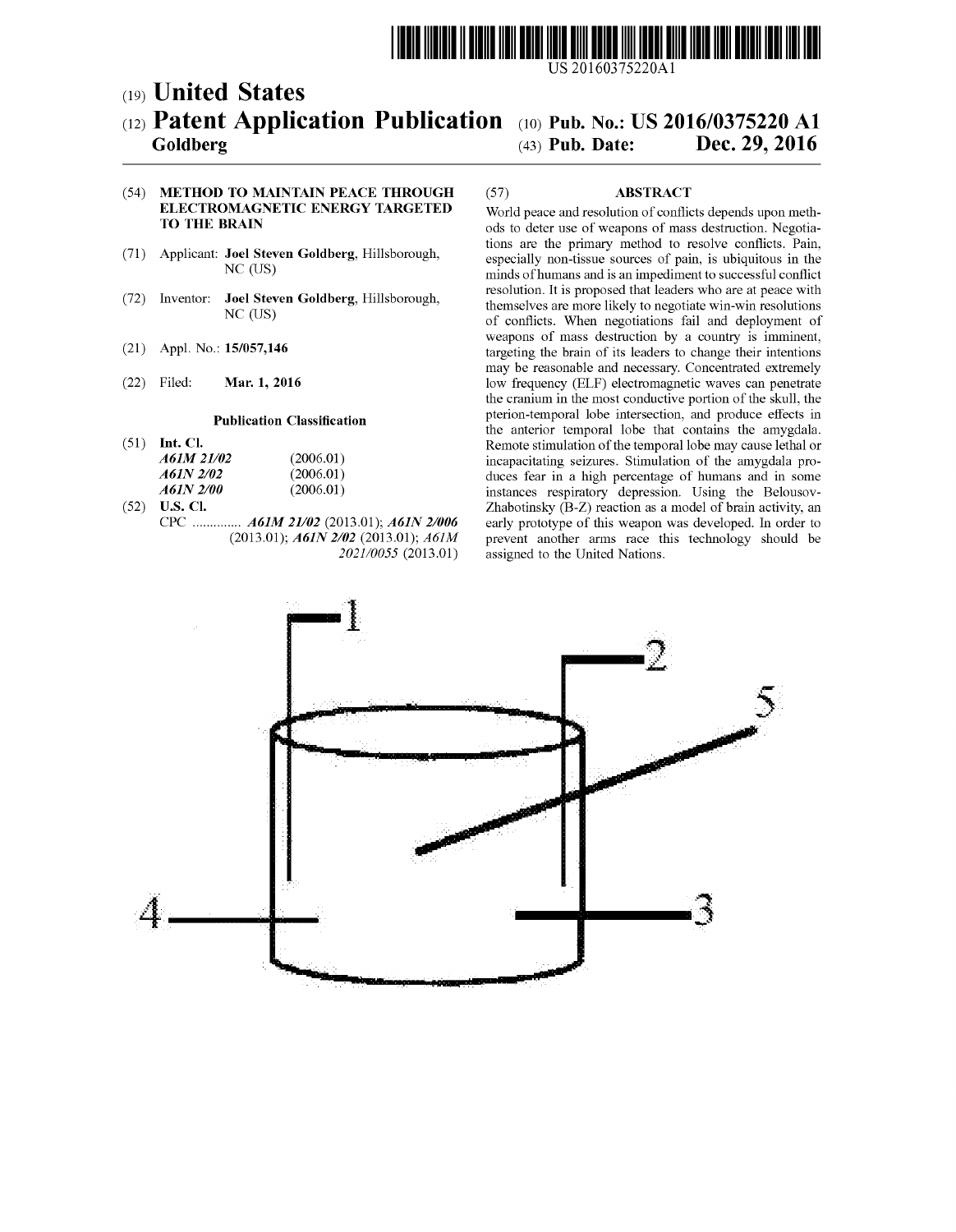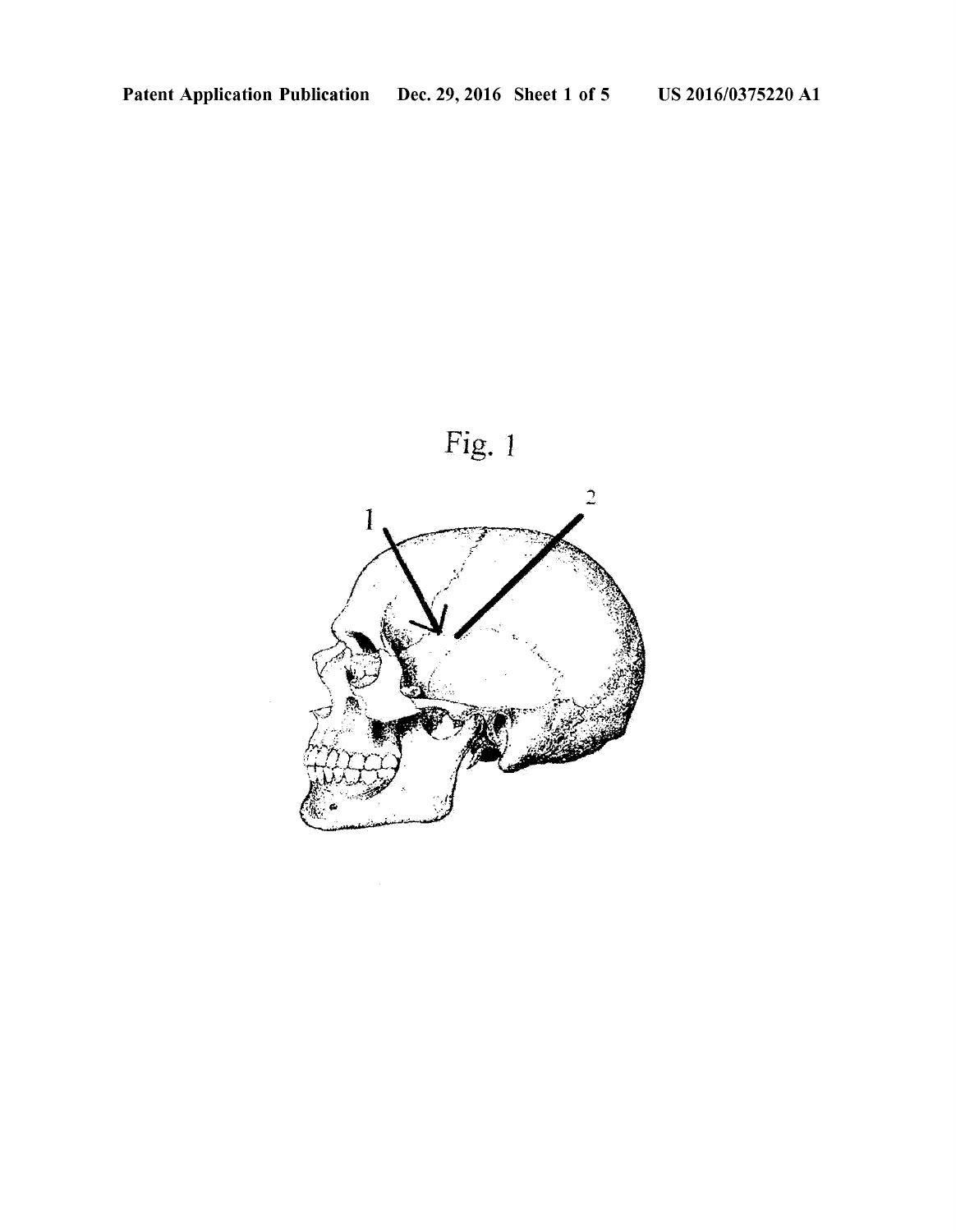# FIG. 2

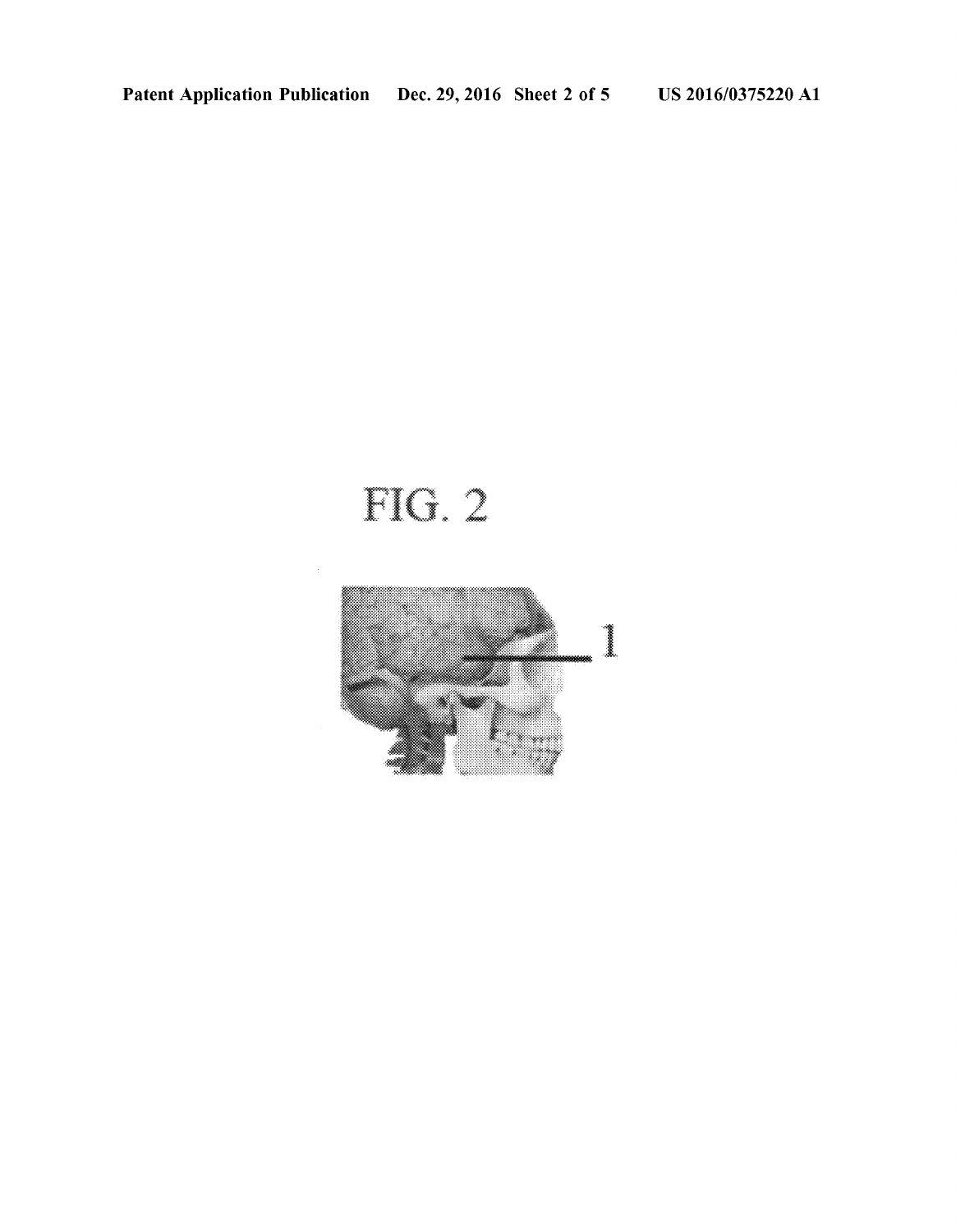

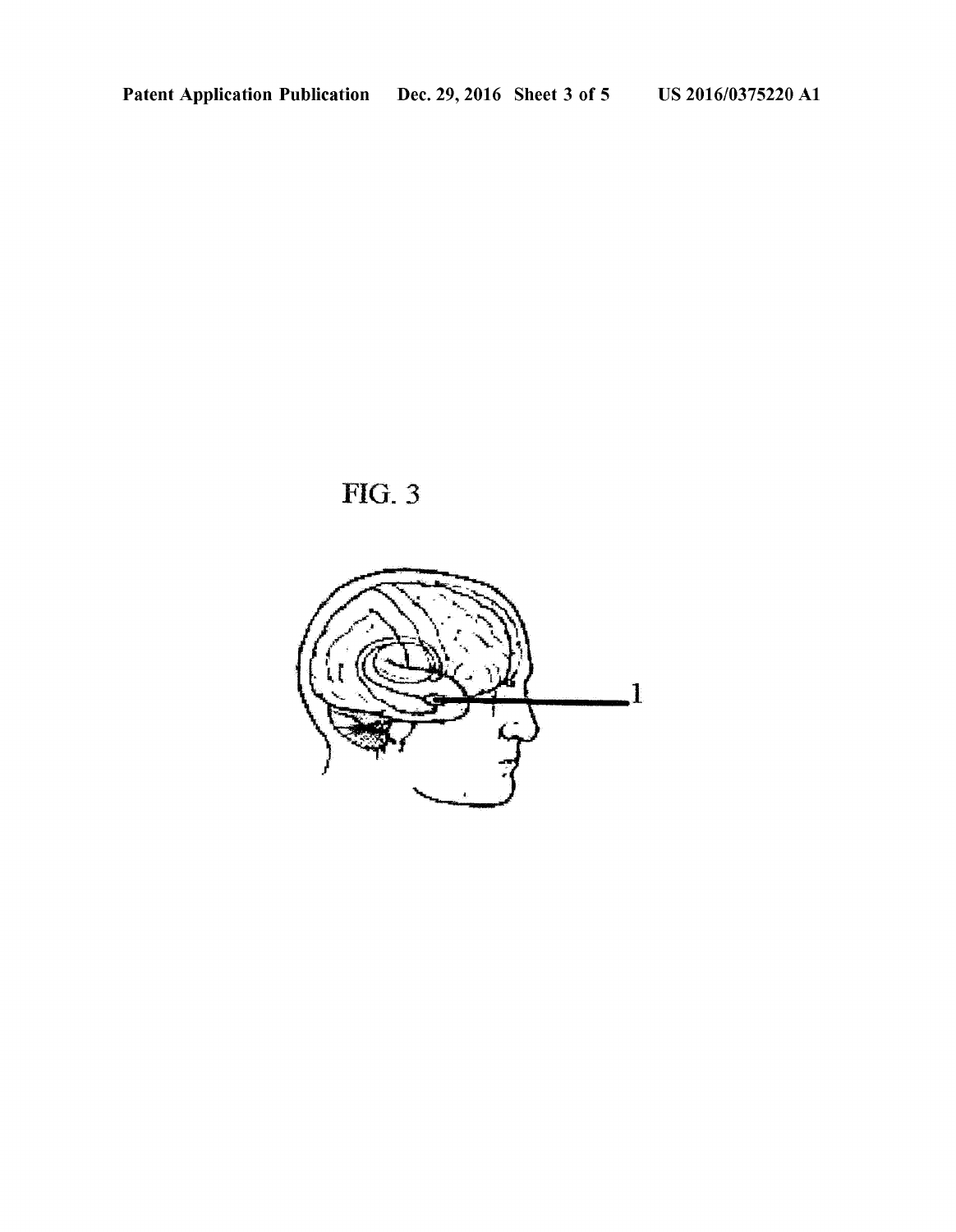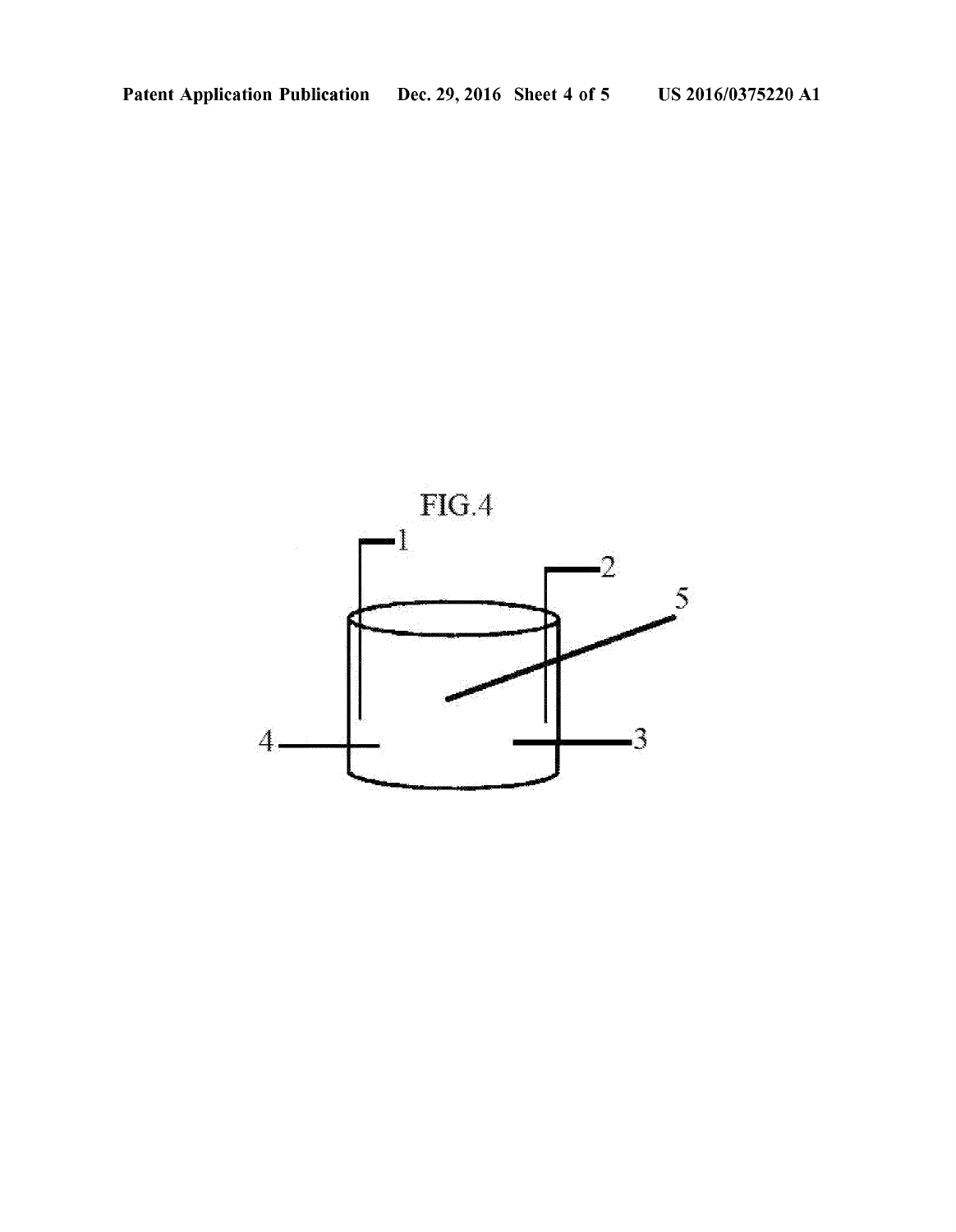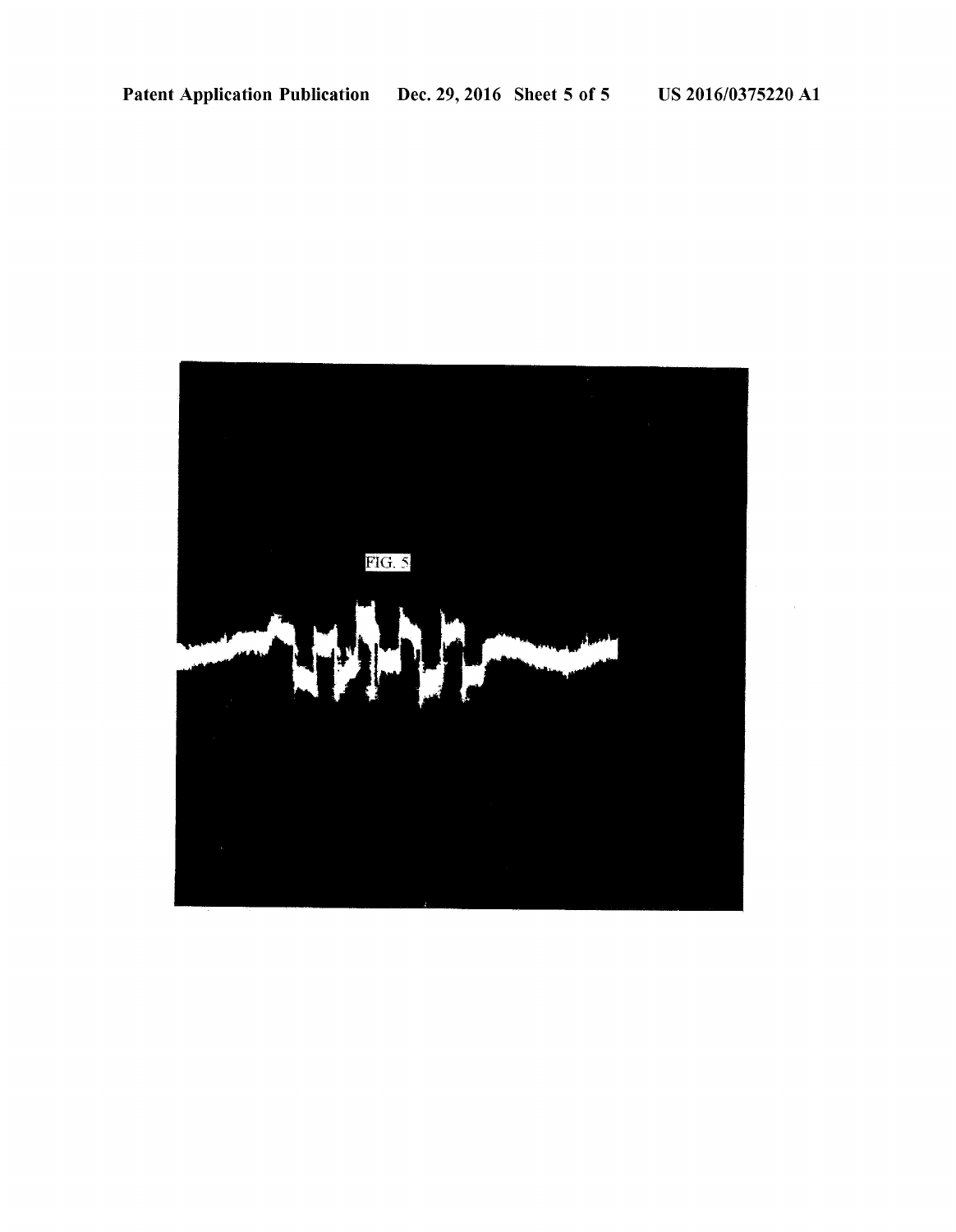#### METHOD TO MANTAIN PEACE THROUGH ELECTROMAGNETIC ENERGY TARGETED TO THE BRAIN

#### CROSS-REFERENCES TO RELATED APPLICATIONS

[0001] None

#### FEDERALLY FUNDED RESEARCH

[0002] Not applicable

#### BACKGROUND OF THE INVENTION

[0003] The most serious man-made threat to civilization is the deployment of weapons of mass destruction by a leader or group of leaders who are impulsive, immature and fearless. If such weapons are launched on a society that is not able to defend itself with antiballistic missiles a catas trophe is inevitable. A catastrophe will not only occur from those who experience a direct hit, but such an event is predicted to produce global traumatic stress. Such stress has the potential to cripple the minds of many inhabitants on earth. (Goldberg, 2008)

[0004] Throughout history resolution of conflict by force has evolved from hand to hand contact to use of projectile weapons. Weapons from wave energy are uniquely different than present weapons. Interference between waves is not limited by the confines of space. Unlike weapons made of matter, weapons composed of waves can coexist in the brain and interfere with brain electrophysiology. These weapons can be remotely fired and penetrate the cranium and brain. It is the purpose of this invention to describe a method to alter the mind(s) of a leader or leaders by focusing electro-<br>magnetic waves into the brain of these leaders to cripple their ability to perform heinous acts on society. Such a weapon could be lethal or incapacitating. In order to avoid another arms race, this weapon should be authorized to be used by the United Nations.

[0005] The anatomy of the skull predicts where electromagnetic waves are most likely to penetrate. Because the bones of the cranium are thinnest in the region of the pterion and more specifically where the pterion is contiguous with the temporal bone, an electromagnetic wave is most likely to effectively penetrate this area. (FIG. 1) The average thick ness of the skull is approximately 6.5 mm but the thickness at the pterion-temporal bone intersection is 1 mm. (Ma, Baillie, & Stringer, 2012) The relative impedance of bone is 80 times that of other tissues. (Gabriel, Lau, & Gabriel, 1996) Extremely low frequency (ELF) electromagnetic waves of 5-40 Hz are expected to penetrate the cranium and brain and alter the electrophysiology of the temporal lobe through wave interference or energy transfer since both electric and magnetic fields are sources of energy. Deeper stimulation of the amygdala is also likely. With geo-positioning technology electromagnetic waves can be precisely targeted.

[0006] Changing the trajectory of chaotic brain activity may require only small modifications of brain electrical activity to change associated behaviors. Stimulation of the amygdala within the anterior temporal lobe has reliably produced fear. (Gloor, Olivier, Quesney, Andermann, & Horowitz, 1982) Respiratory depression has also been reported from amygdala stimulation. (Dlouhy et al., 2015) If stimulation of the temporal lobe produces seizures, then incapacitation or death may be likely.

[0007] Previous work has shown that frequencies between 5-40 Hz stimulate cortical neurons as measured by phosphene activity. (Goldberg, 2016) The frequency of phosphene activity is much less than that of the frequency of stimulation, suggesting that the phosphene frequency is a beat frequency generated by the superposition of external electromagnetic waves with natural brain wave frequencies.

[0008] The International Association for the Study of Pain defines pain as an unpleasant sensory and emotional expe rience associated with actual or potential tissue damage or described in terms of such damage. This definition is incomplete since it considers pain as a cause of actual or potential tissue damage. A more complete definition of pain is that which causes suffering and/or distress.

[0009] Pain and peace are states within the mind that are not complementary. If resolution of conflicts between lead ers and their countries were easy with win-win outcomes, then the world would be a more peaceful place. Unfortu nately this is not always the case and leaders bring to the negotiation table their pain from many sources. In fact negotiations often become competitive rather than coopera tive and end with compromise where parties agree to accept something less then they originally wanted. (Coleman 2015) It is proposed that if the minds of world leaders were at peace that war would be a less likely choice for resolution of conflicts and more negotiations would end with win-win resolutions.

[0010] Within the mind three causes of pain may exist: 1) feelings including emotions 2) memories and 3) thoughts. Feelings can be site specific causes of pain that may be transmitted by the afferent or sympathetic nervous system. Emotions such as anger, fear, grief, envy and guilt are a subset of painful feelings which exist within the mind and may relate to neuroendocrine function. Memories are images within the mind that cause pain because of intru siveness and/or content. They may be described as flash backs that are too painful to forget. Thoughts, the language within the mind, may be intrusive causing pain and inter fering with concentration. Thoughts may have evil, con temptuous, and blasphemous content. When these causes of pain exist in the mind there is uneasiness, a discomforting difference, or conflict. World leaders need to identify and ameliorate sources of their conflict so that decisions can come from rational thought unencumbered by a mind filled with painful feelings, memories and thoughts. To better understand how pain in the mind is far more than nociception some examples follow:

[0011] Since most decisions in life and nearly all political decisions have an economic consideration it is not surprising that economic matters are a source of pain. A few of these will be addressed:

#### Economic Sources of Pain

- [0012] 1. Inflation, an economic policy adopted by nearly every country and supported by its leaders causes pain because the purchasing power of a currency constantly erodes and constituents cannot prepare for their financial future without assuming risk of principal.
- [0013] 2. Debt, both government and personal, produces insidious pain that in many countries and families is passed on to future generations.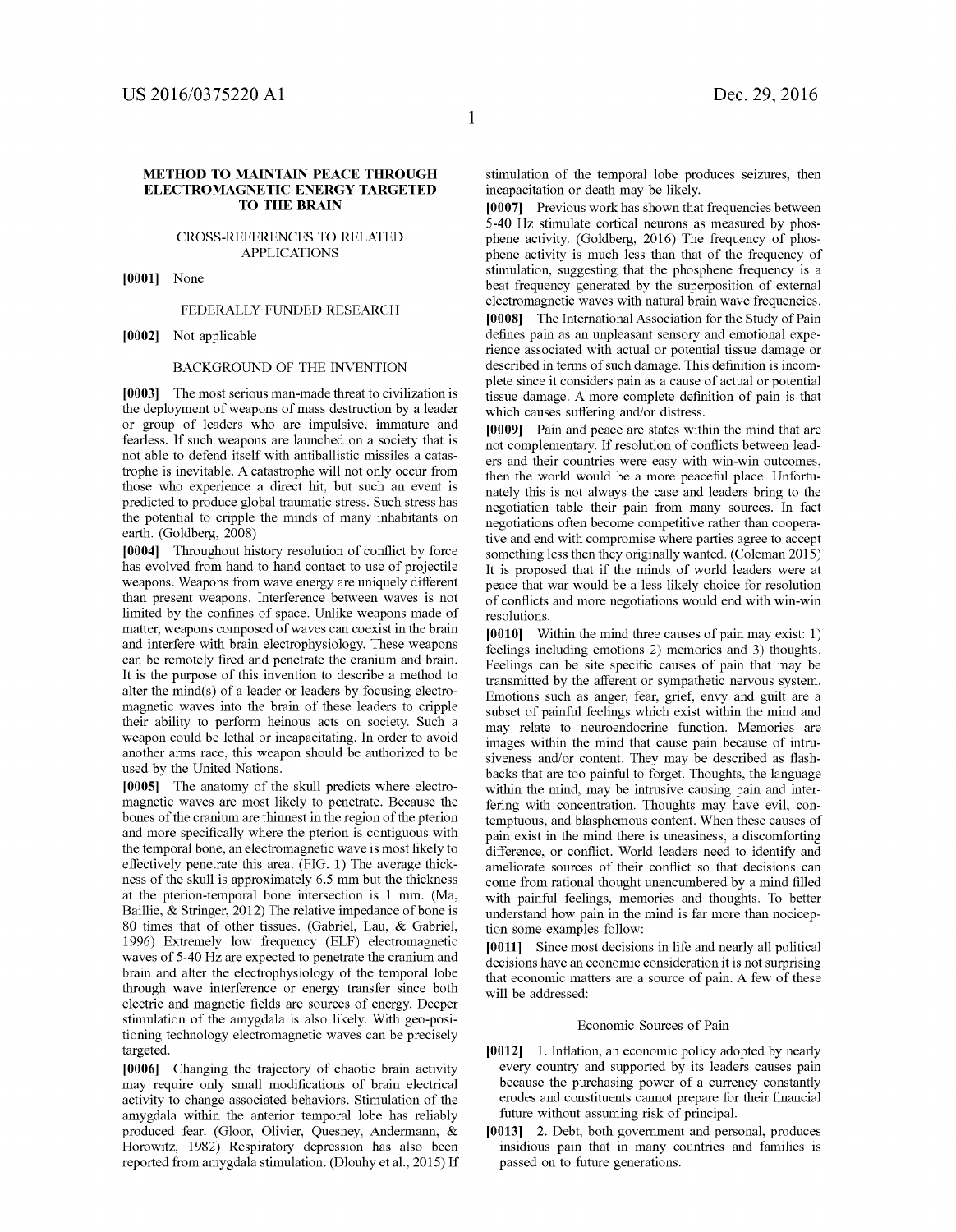- [0014] 3. Leaders who are insensitive to poverty and starvation ignore a well-recognized source of pain that may be ameliorated by education and redistribution of wealth.
- [0015] 4. Excessive taxation and tariffs proposed by leaders produce pain by siphoning off the earnings of con stituents.
- [0016] 5. Threats to employment, income or property are familiar sources of pain.

#### Political Sources of Pain

[0017] The world is divided into 195 sovereign countries and it is unlikely that a single political system will emerge from this diversity. Leaders of governments can inflict pain on constituents and Societies in the following ways:

change the mind of a leader or leaders using targeted electromagnetic energy may be necessary and reasonable. The outcome of remotely targeted electromagnetic waves to the temporal lobe is unknown but some predictions can be made. Targeting electromagnetic waves to the temporal lobe could be lethal by causing status epilepticus, sudden unexpected death in epilepsy (SUDEP) or asphyxiation from loss of airway. Other potential outcomes of temporal lobe stimulation include fear from stimulation of the amygdala and less commonly respiratory depression. This invention describes how Such a technology can be developed.

#### Prior Art

0029)

| Pat.<br>No.                  | Working<br>prototype | Targeted<br>brain site | Electromagnetic<br>fields | Specified range of<br>frequency |
|------------------------------|----------------------|------------------------|---------------------------|---------------------------------|
| U.S. Pat. No. 3,393,279      | No                   | No                     | <b>Yes</b>                | 20 kHz-200 kHz                  |
| U.S. Pat. No. 3,951,134      | No                   | No                     | Yes                       | 100 & 210 MHz                   |
| U.S. Pat. No. 6,488,617      | N <sub>o</sub>       | N <sub>o</sub>         | Magnetic                  | No                              |
| U.S. Pat. No. 6,292,688      | Yes                  | Auditory<br>and visual | Yes                       | 8, 13, 16, 18, 26 Hz            |
| U.S. Pat. No. 6,506,148      | Yes                  | No                     | Yes                       | $0.1 - 15$ Hz                   |
| U.S. Pat. No.<br>5,707,334A  | No                   | Yes<br>amygdala        | Magnetic                  | Maximum 0.3 Hz                  |
| U.S. Pat. No.<br>7.051.636B1 | No                   | No                     | Yes                       | No                              |
| This<br>invention            | Yes                  | Yes                    | Yes                       | Yes ELF 5-40 Hz                 |

- [0018] 1. Not providing safety and security for its constituents
- [0019] 2. Not allowing freedom of passage [0020] 3. Conscription
- $[0020]$  3. Conscription<br> $[0021]$  4. Unjust laws
- 4. Unjust laws
- [0022] 5. Government intrusion on individual privacy

Religious Ideologies as Sources of Pain

[0023] Religious ideologies may be difficult to change because they are faith based:

- [0024] 1. Claiming and acting as if one religion is superior to all others
- [0025] 2. Coerced conversion
- $[0026]$  3. Discrimination in which laws favor a religious Sect.

[0027] Economic, political and religious sources of pain are only examples of pain experienced by leaders and inflicted upon societies. Other sources of pain include dis crimination, ethnic cleansing and genocide, harm to others either physical or through communication. Also pain from an individual's past experiences and pain from interpersonal relationships are nearly ubiquitous in the minds of humans. Pain from natural disasters such as floods, hurricanes, earth quakes, typhoons and tornados are beyond human control. This list of pain that exist in the minds of humans is incomplete, but it is emphasized so that the reader under stands that not all pain relates to tissue destruction. Although not proven, it seems plausible that win-win resolutions of conflicts may be more likely if leaders were as pain free as possible when they enter into negotiations.

[0028] When leaders cannot resolve conflict and there is a threat of war from weapons of mass destruction, attempts to

#### DESCRIPTION OF THE DRAWINGS

0030 FIG. 1 shows a human skull. Label 1 is the pterion. Label 2 is the intersection of the pterion with the temporal bone, the most probable location of thinnest bone.

[0031] FIG. 2 shows the location of the temporal lobe within the cranium. Label 1 shows the anterior portion of the temporal lobe.

[0032] FIG. 3 shows the temporal lobe. Label 1 is the amygdala within the anterior temporal lobe.

[0033] FIG. 4 shows the apparatus used to demonstrate wave interference of the B-Z reaction. Label 1 is a platinum electrode. Label 2 is a graphite electrode. Labels 3 and 4 are gold electrodes. Label 5 are the reagents of the B-Z reaction. [0034] FIG. 5 is an oscilloscope tracing of a B-Z reaction demonstrating wave interference produce by electromag netic waves from a function generator attached to gold electrodes.

#### DETAILED DESCRIPTION OF THE INVENTION

[0035] Targeting electromagnetic waves to the brain will require a source of electromagnetic waves, concentration of the waves, targeting of the waves and measurement of outcome. Many devices exist as sources of frequency depen dent electromagnetic waves that can originate from a satel lite in space or originate on earth directly or as a result of reflection from the ionosphere as demonstrated in the High Frequency Active Auroral Research (HAARP) experiments. The frequencies of waves most likely to interfere with the natural frequency of the brain are in the range of 5-40 Hz and square waves or its equivalent. (Goldberg, 2016) Since the